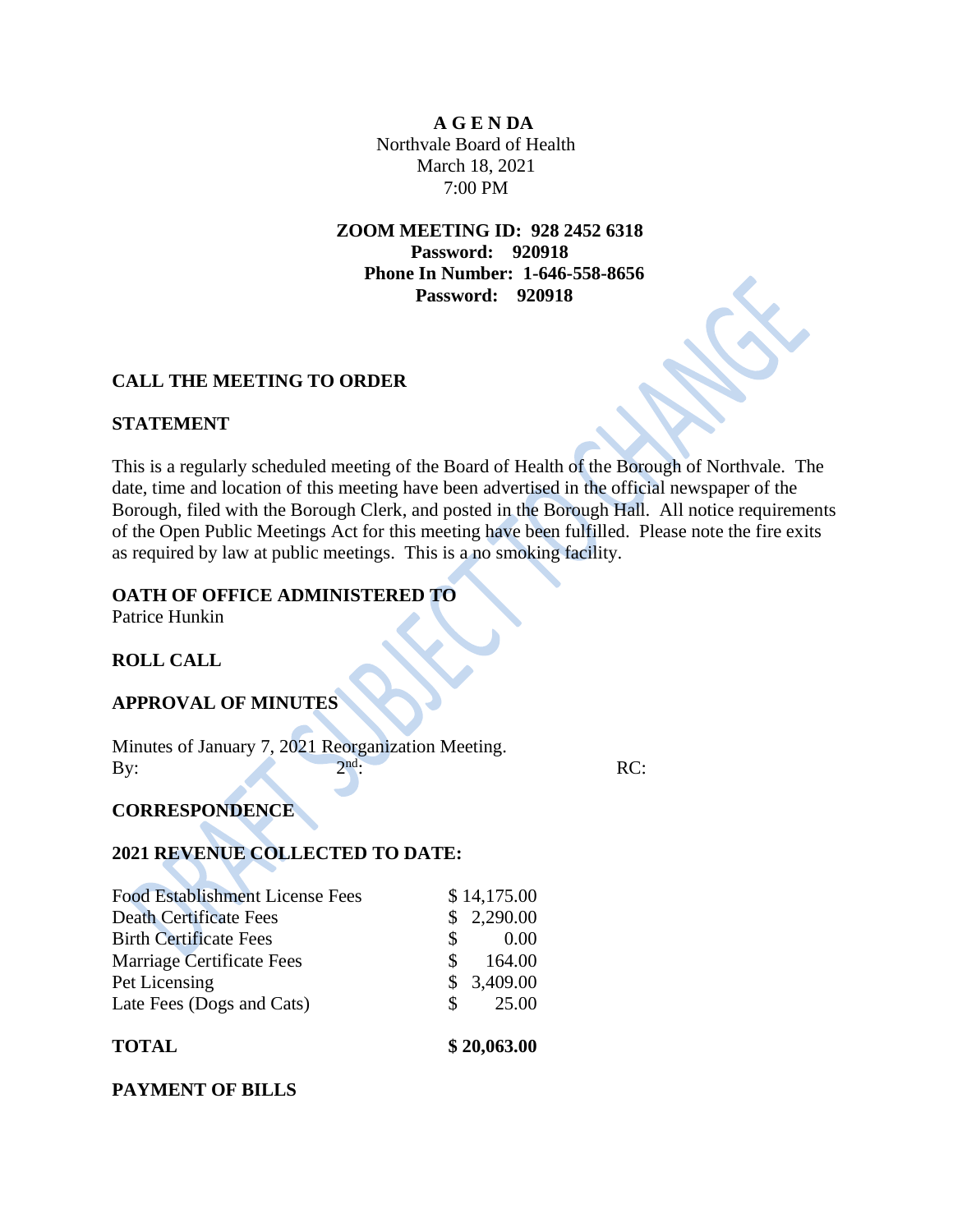Ratify and approve all bills paid between January 1, 2021 and March 15, 2021.

|                                                    | <b>NJ Dept of Health</b><br>Jan, Feb Animal Licenses                      |     | \$355.80   |
|----------------------------------------------------|---------------------------------------------------------------------------|-----|------------|
|                                                    | <b>NJ Registrars Association</b><br>2021 Membership - F. Weston           |     | \$25.00    |
|                                                    | <b>Hillsdale Board of Health</b><br>Child Health Conference Contract 2021 |     | \$250.00   |
|                                                    | <b>MGL Printing Solutions</b><br>2021 Dog & Cat Tags, License Forms       |     | \$781.00   |
|                                                    | <b>Munidex</b><br>Software Contract 2021                                  |     | \$1,323.00 |
|                                                    | <b>TYCO Animal Control</b><br>Jan/Feb                                     |     | \$1,160.00 |
| By:                                                | $2nd$ .                                                                   | RC: |            |
| <b>OPEN TO PUBLIC</b><br><b>SECRETARY'S REPORT</b> |                                                                           |     |            |
| <b>NEW BUSINESS</b><br><b>REPORTS</b>              |                                                                           |     |            |
| <b>Pest Control Officer's Report</b>               |                                                                           |     |            |
| By:                                                | $\gamma$ nd                                                               | RC: |            |
| By:                                                | <b>Health Officer's Report - January, February</b><br>$2nd$ :             | RC: |            |
| By:                                                | <b>Nurse's Report - January, February</b><br>$2nd$ .                      | RC: |            |
| By:                                                | Animal Control Officer's Report - January, February<br>$2nd$ :            | RC: |            |
| <b>COUNCIL MEMBER REPORT</b>                       |                                                                           |     |            |

**BOARD MEMBERS COMMENTS**